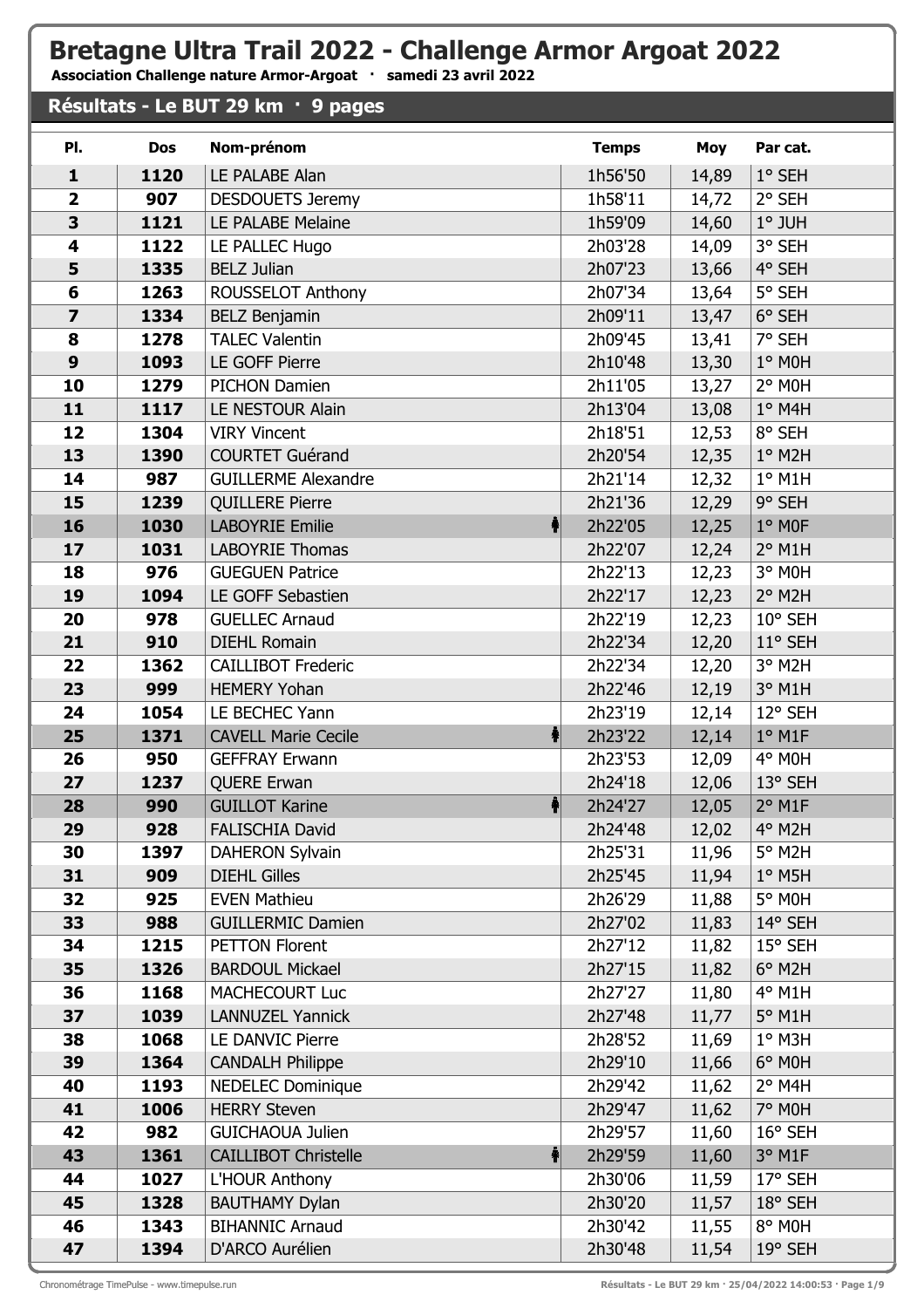| PI.      | Dos         | Nom-prénom                                              | <b>Temps</b>       | <b>Moy</b>     | Par cat.           |
|----------|-------------|---------------------------------------------------------|--------------------|----------------|--------------------|
| 48       | 1128        | LE POUEZARD Benjamin                                    | 2h30'49            | 11,54          | 9° M0H             |
| 49       | 911         | DIQUELOU Laurent                                        | 2h30'52            | 11,53          | $6^\circ$ M1H      |
| 50       | 973         | <b>GUEGUEN Erwan</b>                                    | 2h31'28            | 11,49          | 3° M4H             |
| 51       | 1005        | <b>HERLEDANT Alan</b>                                   | 2h31'48            | 11,46          | 20° SEH            |
| 52       | 1139        | LE SAUCE Gaetan                                         | 2h32'46            | 11,39          | 10° M0H            |
| 53       | 1291        | <b>URVOIS Gwendal</b>                                   | 2h33'14            | 11,36          | $11^{\circ}$ MOH   |
| 54       | 1181        | <b>MICHEL Solenn</b>                                    | 2h33'16            | 11,35          | $1°$ SEF           |
| 55       | 1195        | NICOLAS Thierry                                         | 2h33'22            | 11,35          | 2° M3H             |
| 56       | 1130        | LE PRADO Jean Paul                                      | 2h33'58            | 11,30          | 4° M4H             |
| 57       | 1256        | <b>ROGER Mathieu</b>                                    | 2h33'59            | 11,30          | $12^{\circ}$ MOH   |
| 58       | 1300        | <b>VIAUD POIRIER Thomas</b>                             | 2h34'04            | 11,29          | 13° M0H            |
| 59       | 977         | <b>GUEGUEN Yannig</b>                                   | 2h36'24            | 11,13          | 7° M1H             |
| 60       | 1070        | LE DEZ Julien                                           | 2h38'21            | 10,99          | 8° M1H             |
| 61       | 1391        | <b>COZIEN Stéphane</b>                                  | 2h39'56            | 10,88          | 14° M0H            |
| 62       | 1386        | <b>CORCUFF Stephen</b>                                  | 2h40'05            | 10,87          | 21° SEH            |
| 63       | 1365        | <b>CANEVET Youen</b>                                    | 2h40'08            | 10,87          | 22° SEH            |
| 64       | 1384        | <b>CONNAN Marie Therese</b>                             | 2h40'58            | 10,81          | $1°$ M6F           |
| 65       | 1125        | LE PENNEC Marine                                        | 2h41'01            | 10,81          | $2°$ SEF           |
| 66       | 1380        | <b>CLEMENT Cyrille</b>                                  | 2h41'16            | 10,79          | 3° M3H             |
| 67       | 1366        | <b>CARDUNER Yoann</b>                                   | 2h41'20            | 10,79          | 9° M1H             |
| 68       | 1174        | <b>MARZIN Bruno</b>                                     | 2h41'21            | 10,78          | 4° M3H             |
| 69       | 1233        | PRIMA Yann                                              | 2h41'22            | 10,78          | 23° SEH            |
| 70       | 1267        | <b>SALAUN David</b>                                     | 2h42'34            | 10,70          | $10^{\circ}$ M1H   |
| 71       | 1043        | <b>LARVOL Matthieu</b>                                  | 2h42'34            | 10,70          | $15^{\circ}$ M0H   |
| 72       | 1205        | <b>PELLETER Patrice</b>                                 | 2h42'40            | 10,70          | 5° M3H             |
| 73       | 1194        | NICOL Didier                                            | 2h43'11            | 10,66          | $2°$ M5H           |
| 74       | 1203        | PEDRO Henri                                             | 2h43'12            | 10,66          | $11^{\circ}$ M1H   |
| 75       | 920         | <b>DURAND Loïc</b>                                      | 2h43'23            | 10,65          | 3° M5H             |
| 76       | 1071        | LE DU Clément                                           | 2h43'30            | 10,64          | 24° SEH            |
| 77       | 1053        | LE BEC Clement                                          | 2h43'30            | 10,64          | 25° SEH            |
| 78       | 1398        | <b>DANET Ewen</b>                                       | 2h44'07            | 10,60          | $1^\circ$ ESH      |
| 79       | 946         | <b>GAUTER Gwenael</b>                                   | 2h44'14            | 10,59          | $5^\circ$ M4H      |
| 80       | 1037        | <b>LANDREIN Matthieu</b>                                | 2h44'40            | 10,57          | $12^{\circ}$ M1H   |
| 81       | 1322        | <b>BARDOUIL Eric</b>                                    | 2h44'48            | 10,56          | 7° M2H             |
| 82       | 974         | <b>GUEGUEN Francois</b>                                 | 2h45'22            | 10,52          | 4° M5H             |
| 83       | 1255        | <b>ROCUET Fabrice</b>                                   | 2h45'41            | 10,50          | $6^\circ$ M3H      |
| 84       | 1064        | LE CLEZIO Ludovic                                       | 2h46'26            | 10,45          | 8° M2H             |
| 85       | 1286        | <b>TOULGOAT Christophe</b>                              | 2h46'34            | 10,45          | $9°$ M2H           |
| 86<br>87 | 1155<br>965 | LEREVEREND DUVOLLET Ghislaine<br><b>GRASSET Solenne</b> | 2h46'41<br>2h46'44 | 10,44          | $1°$ M2F<br>3° SEF |
| 88       | 1387        | <b>CORDONNIER Louis</b>                                 | 2h46'45            | 10,44<br>10,43 | 26° SEH            |
| 89       | 1065        | LE COROLLER Julien                                      | 2h46'52            | 10,43          | $13^{\circ}$ M1H   |
| 90       | 1096        | LE GOUALLEC Arnaud                                      | 2h47'19            | 10,40          | 7° M3H             |
| 91       | 983         | <b>GUILLAMET Samuel</b>                                 | 2h47'28            | 10,39          | $14^{\circ}$ M1H   |
| 92       | 981         | <b>GUEZEL Gilles</b>                                    | 2h47'37            | 10,38          | $6^{\circ}$ M4H    |
| 93       | 1206        | PELLETER Thierry                                        | 2h50'13            | 10,22          | $10^{\circ}$ M2H   |
| 94       | 1073        | LE FLOCH Frédéric                                       | 2h50'17            | 10,22          | 15° M1H            |
| 95       | 1396        | <b>DAHERON Cathy</b>                                    | 2h50'18            | 10,22          | $2°$ MOF           |
| 96       | 1092        | LE GOFF Céline                                          | 2h51'04            | 10,17          | $4^{\circ}$ M1F    |
| 97       | 1320        | <b>BACONNAIS Benoit</b>                                 | 2h51'04            | 10,17          | $16^{\circ}$ M0H   |
| 98       | 1002        | <b>HENRIO Christophe</b>                                | 2h51'09            | 10,17          | 8° M3H             |
|          |             |                                                         |                    |                |                    |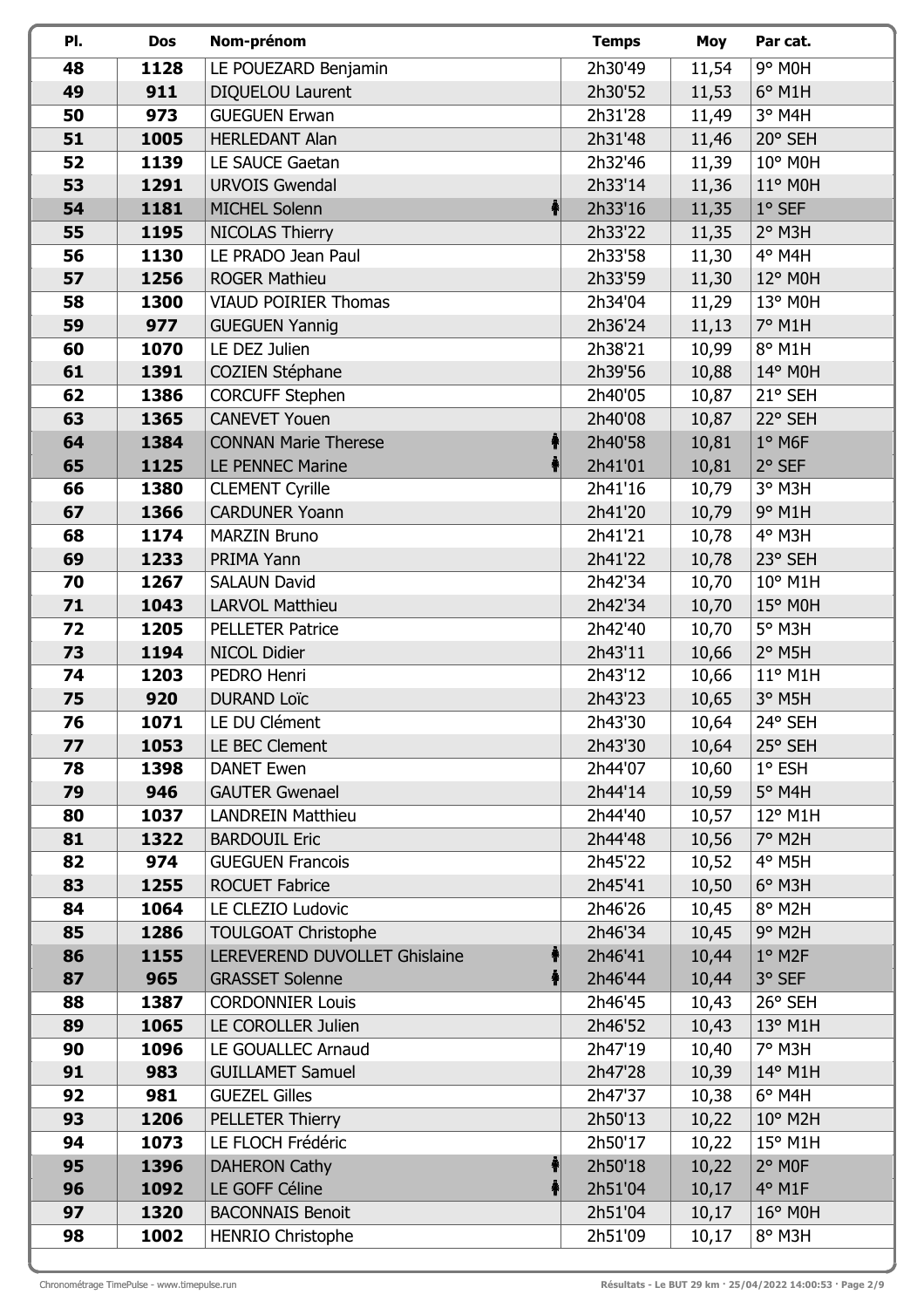| PI.        | Dos         | Nom-prénom                                     | <b>Temps</b>       | Moy          | Par cat.          |
|------------|-------------|------------------------------------------------|--------------------|--------------|-------------------|
| 99         | 1379        | <b>CHRISTIEN Ludovic</b>                       | 2h51'24            | 10,15        | 11° M2H           |
| 100        | 1277        | <b>STRULLU Christian</b>                       | 2h51'42            | 10,13        | $9°$ M3H          |
| 101        | 1333        | <b>BELLEC Richard</b>                          | 2h51'42            | 10,13        | 10° M3H           |
| 102        | 1185        | MOELO Jerome                                   | 2h52'04            | 10,11        | 17° M0H           |
| 103        | 998         | <b>HELLEGOUARCH Patrice</b>                    | 2h52'07            | 10,11        | $11^{\circ}$ M3H  |
| 104        | 1153        | LENEVEU Wandy                                  | 2h52'17            | 10,10        | 27° SEH           |
| 105        | 1040        | <b>LAPLANCHE Luc</b>                           | 2h52'20            | 10,10        | 5° M5H            |
| 106        | 904         | DENIZOT Jocelyn                                | 2h52'31            | 10,09        | 12° M2H           |
| 107        | 1191        | <b>NARZUL David</b>                            | 2h52'33            | 10,08        | $13^{\circ}$ M2H  |
| 108        | 1228        | PORCHET Thiphaine                              | 2h52'43            | 10,07        | 3° MOF            |
| 109        | 1088        | LE GLEUHER Justine                             | 2h52'46            | 10,07        | 4° MOF            |
| 110        | 1183        | MILLET Bertrand                                | 2h52'47            | 10,07        | $6^\circ$ M5H     |
| 111        | 1025        | L'HENAFF Guillaume                             | 2h52'58            | 10,06        | 18° M0H           |
| 112        | 1329        | <b>BECAM David</b>                             | 2h53'03            | 10,05        | $16^{\circ}$ M1H  |
| 113        | 1167        | <b>MACE Laurent</b>                            | 2h53'34            | 10,02        | 17° M1H           |
| 114        | 1247        | RENAUX Christopher                             | 2h53'48            | 10,01        | 19° M0H           |
| 115        | 1045        | <b>LAVENTURE Sylvain</b>                       | 2h54'15            | 9,99         | 12° M3H           |
| 116        | 1169        | <b>MAGRE Hugo</b>                              | 2h54'22            | 9,98         | 28° SEH           |
| 117        | 1141        | LE SCOUARNEC Severine                          | 2h54'59            | 9,94         | 4° SEF            |
| 118        | 1144        | LE TALLEC Jean-Philippe                        | 2h55'03            | 9,94         | 14° M2H           |
| 119        | 1116        | LE MOING Jerome                                | 2h55'33            | 9,91         | 18° M1H           |
| 120        | 1385        | <b>CORBIHAN Nicolas</b>                        | 2h55'35            | 9,91         | 20° M0H           |
| 121        | 1393        | <b>CUDENNEC Fabien</b>                         | 2h55'49            | 9,90         | 29° SEH           |
| 122        | 1152        | $\ddot{\ddagger}$<br><b>LEGALLUDEC Pauline</b> | 2h56'04            | 9,88         | 5° MOF            |
| 123        | 1282        | <b>TEFFO Samuel</b>                            | 2h56'14            | 9,87         | 21° M0H           |
| 124        | 1041        | <b>LAPLANCHE Lucie</b>                         | 2h56'22            | 9,87         | 6° MOF            |
| 125        | 1162        | <b>LOHOU Steven</b>                            | 2h56'25            | 9,86         | 22° M0H           |
| 126        | 1056        | LE BERRE Julien                                | 2h56'26            | 9,86         | 23° M0H           |
| 127        | 1200        | <b>PAILLARD Regis</b>                          | 2h56'46            | 9,84         | 13° M3H           |
| 128        | 1242        | RANNOU Maëlle                                  | 2h57'18            | 9,81         | 5° SEF            |
| 129        | 1042        | <b>LAPORTE Daniel</b>                          | 2h57'26            | 9,81         | 7° M5H            |
| 130        | 1258        | ROUILLARD Michel<br>LE ROUX Aurelie            | 2h57'27            | 9,81         | 7° M4H            |
| 131<br>132 | 1135<br>930 | FEIT Jordan                                    | 2h57'29<br>2h57'49 | 9,80<br>9,79 | 6° SEF<br>24° M0H |
| 133        | 943         | <b>GARO Anthony</b>                            | 2h58'08            | 9,77         | 19° M1H           |
| 134        | 1246        | <b>REGNIER Robin</b>                           | 2h58'16            | 9,76         | 30° SEH           |
| 135        | 1131        | LE PRADO Megane                                | 2h58'22            | 9,76         | 7° SEF            |
| 136        | 1173        | <b>MARION Stéphanie</b>                        | 2h58'44            | 9,74         | 5° M1F            |
| 137        | 1136        | LE ROUZIC Anaïg                                | 2h58'52            | 9,73         | 8° SEF            |
| 138        | 1382        | <b>COLLIBEAUX Ophélie</b>                      | 2h58'53            | 9,73         | 9° SEF            |
| 139        | 1406        | DE KERVILET Jean-Francois                      | 2h58'57            | 9,72         | 20° M1H           |
| 140        | 1280        | <b>TANQUEREL Flavien</b>                       | 2h58'57            | 9,72         | 25° M0H           |
| 141        | 902         | <b>DENIEL Marc</b>                             | 2h59'13            | 9,71         | $15^{\circ}$ M2H  |
| 142        | 937         | <b>FLEOUTER Arnaud</b>                         | 3h00'12            | 9,66         | $16^{\circ}$ M2H  |
| 143        | 1265        | <b>RYBICKI Arnaud</b>                          | 3h00'15            | 9,65         | 26° M0H           |
| 144        | 1303        | VIOLLEAU Jade                                  | 3h00'16            | 9,65         | 10° SEF           |
| 145        | 1252        | <b>RIVOAL Charline</b>                         | 3h00'25            | 9,64         | 11° SEF           |
| 146        | 1138        | LE SAUCE Christophe                            | 3h00'33            | 9,64         | 21° M1H           |
| 147        | 961         | <b>GOULARD Jean Paul</b>                       | 3h00'40            | 9,63         | 8° M4H            |
| 148        | 1288        | <b>TROMEUR Frederic</b>                        | 3h00'42            | 9,63         | 17° M2H           |
| 149        | 1161        | <b>LOHAT Didier</b>                            | 3h00'43            | 9,63         | 18° M2H           |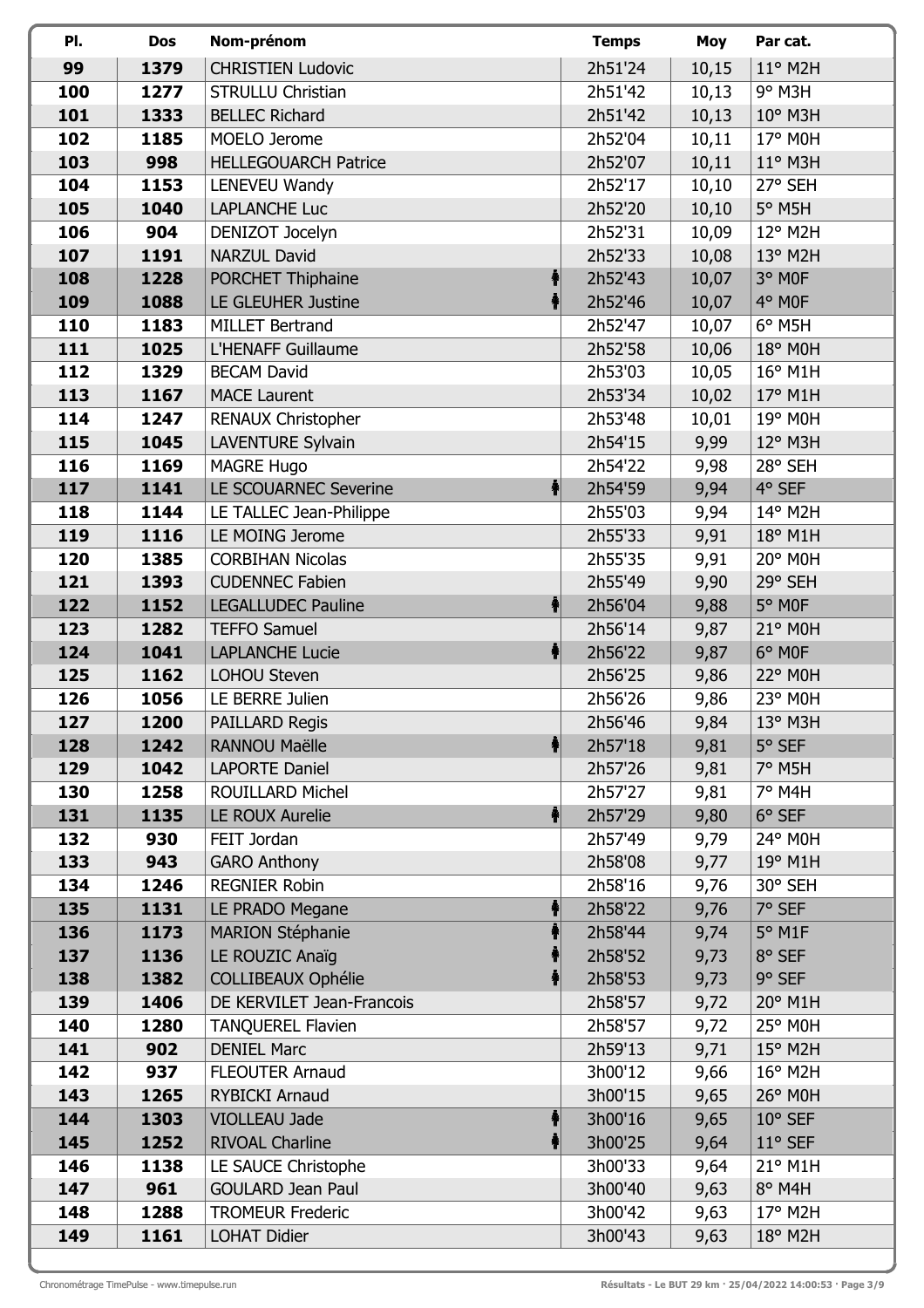| PI.        | <b>Dos</b>  | Nom-prénom                                         | <b>Temps</b>       | Moy  | Par cat.             |
|------------|-------------|----------------------------------------------------|--------------------|------|----------------------|
| 150        | 1292        | VAILLANT Stéphane                                  | 3h01'01            | 9,61 | 19° M2H              |
| 151        | 1352        | <b>BOURIC Bertrand</b>                             | 3h01'08            | 9,61 | 22° M1H              |
| 152        | 1179        | <b>MESTRIC Christophe</b>                          | 3h01'12            | 9,60 | 20° M2H              |
| 153        | 1077        | LE FRAPPER Anthony                                 | 3h01'19            | 9,60 | 23° M1H              |
| 154        | 1250        | <b>RICOUSSE Sandrine</b><br>ł.                     | 3h01'23            | 9,59 | $2°$ M <sub>2F</sub> |
| 155        | 1165        | <b>LUCAS Christophe</b>                            | 3h01'24            | 9,59 | 27° M0H              |
| 156        | 1170        | <b>MAHE Francois</b>                               | 3h01'24            | 9,59 | 28° M0H              |
| 157        | 1377        | <b>CHEREAU Etienne</b>                             | 3h02'07            | 9,55 | $9°$ M4H             |
| 158        | 1216        | PHILIPPE Nicolas                                   | 3h02'07            | 9,55 | 14° M3H              |
| 159        | 941         | <b>GARAUD Vincent</b>                              | 3h02'31            | 9,53 | 29° M0H              |
| 160        | 1029        | LABBE Julien                                       | 3h02'38            | 9,53 | 31° SEH              |
| 161        | 1066        | LE CORRE Kévin                                     | 3h02'40            | 9,53 | 32° SEH              |
| 162        | 1351        | <b>BOURGEOIS Julien</b>                            | 3h02'41            | 9,52 | 30° M0H              |
| 163        | 1019        | <b>JOSSEC Francois</b>                             | 3h02'49            | 9,52 | 8° M5H               |
| 164        | 1243        | ♦<br><b>RANNOU Solen</b>                           | 3h03'36            | 9,48 | $1°$ M3F             |
| 165        | 1240        | QUINQUIS Xavier                                    | 3h03'41            | 9,47 | 15° M3H              |
| 166        | 1354        | <b>BRIAND Ludovic</b>                              | 3h03'57            | 9,46 | 21° M2H              |
| 167        | 1332        | <b>BELLEC Gwénola</b>                              | 3h03'57            | 9,46 | 6° M1F               |
| 168        | 1212        | <b>PERSON Francois</b>                             | 3h04'20            | 9,44 | $9°$ M5H             |
| 169        | 924         | <b>EVEN Marie Anne</b>                             | 3h04'20            | 9,44 | 7° M1F               |
| 170        | 1197        | <b>NIVOL Emeline</b>                               | 3h04'24            | 9,44 | 12° SEF              |
| 171        | 1080        | LE FUR Solenn                                      | 3h04'39            | 9,42 | 7° MOF               |
| 172        | 1389        | <b>CORRE Veronique</b>                             | 3h04'41            | 9,42 | $2°$ M3F             |
| 173        | 1374        | <b>CHARBONNIER Nicolas</b>                         | 3h05'09            | 9,40 | 24° M1H              |
| 174        | 1373        | <b>CHARBONNEAU Virginie</b>                        | 3h05'16            | 9,39 | 8° M1F               |
| 175        | 905         | <b>DERIAN Eric</b>                                 | 3h05'27            | 9,38 | 16° M3H              |
| 176        | 1311        | <b>ALAMARGOT Guillaume</b>                         | 3h05'48            | 9,36 | 25° M1H              |
| 177        | 1414        | <b>FLECHER Olivier</b>                             | 3h05'56            | 9,36 | 17° M3H              |
| 178        | 1269        | SAMSON Joel                                        | 3h05'57            | 9,36 | 18° M3H              |
| 179        | 934         | <b>FERRERE Jimmy</b>                               | 3h05'59            | 9,36 | 26° M1H              |
| 180        | 1014        | JAMBOU René                                        | 3h06'18            | 9,34 | 10° M5H              |
| 181        | 1271        | <b>SIMON Yannick</b>                               | 3h06'27            | 9,33 | 27° M1H              |
| 182        | 1180        | <b>MEUNIER Alexis</b>                              | 3h06'40            | 9,32 | 2° ESH               |
| 183        | 1210        | <b>PERON Nathalie</b><br>$\ddot{\hat{\mathbf{f}}}$ | 3h06'42            | 9,32 | 3° M2F               |
| 184        | 1142        | LE SERGENT Sebastien                               | 3h07'05            | 9,30 | 22° M2H              |
| 185        | 1059        | LE BIHAN Yves                                      | 3h07'09            | 9,30 | 19° M3H              |
| 186        | 995         | <b>HASCOET Gauthier</b>                            | 3h07'11            | 9,30 | 23° M2H              |
| 187        | 1188        | <b>MONTFORT Aurélien</b>                           | 3h07'17            | 9,29 | 31° M0H              |
| 188        | 1259        | <b>ROULAND HERVE Emilie</b><br>₩                   | 3h07'23            | 9,29 | 9° M1F               |
| 189        | 1038        | <b>LANDUREN Arthur</b>                             | 3h07'23            | 9,29 | 32° M0H              |
| 190        | 912         | <b>DIRAISON Emmanuel</b>                           | 3h07'31            | 9,28 | 10° M4H              |
| 191        | 1095        | <b>LE GOHALEN Sophie</b><br>$\ddot{\P}$            | 3h07'32            | 9,28 | 13° SEF              |
| 192        | 1004        | <b>HERLEDAN Sylvain</b>                            | 3h07'58            | 9,26 | 24° M2H              |
| 193        | 1229        | PORSMOGUER David                                   | 3h08'08            | 9,25 | 28° M1H              |
| 194        | 1324        | <b>BARDOUIL Pascal</b>                             | 3h08'10            | 9,25 | 20° M3H              |
| 195        | 1098        | LE GRAND Remi                                      | 3h08'28            | 9,23 | 21° M3H              |
| 196        | 1309        | <b>WANTIER Lise</b><br>f.                          | 3h08'33            | 9,23 | 14° SEF              |
| 197<br>198 | 1010<br>975 | JACQ Kévin<br><b>GUEGUEN Gisèle</b>                | 3h08'34            | 9,23 | 33° SEH<br>$1°$ M4F  |
| 199        | 1312        | 1<br><b>ALLAIN Stephane</b>                        | 3h08'46<br>3h08'53 | 9,22 | $11^{\circ}$ M4H     |
|            |             |                                                    |                    | 9,21 |                      |
| 200        | 922         | DUVOLLET David                                     | 3h09'15            | 9,19 | 22° M3H              |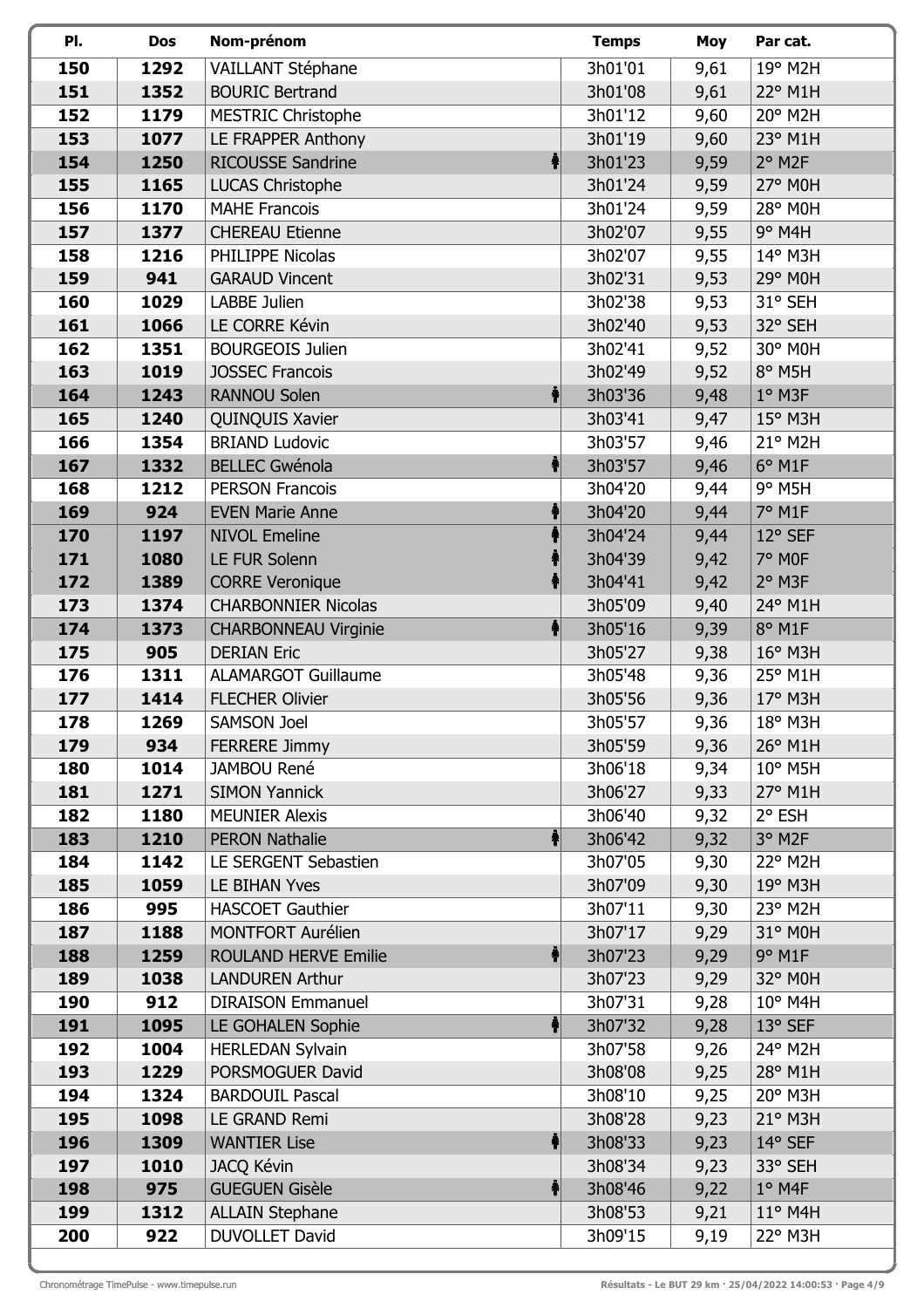| PI.        | Dos          | Nom-prénom                                             | <b>Temps</b>       | Moy          | Par cat.             |
|------------|--------------|--------------------------------------------------------|--------------------|--------------|----------------------|
| 201        | 1103         | LE JEUNE François                                      | 3h09'28            | 9,18         | 25° M2H              |
| 202        | 1276         | <b>STANGUENNEC Arnaud</b>                              | 3h09'57            | 9,16         | 29° M1H              |
| 203        | 997          | <b>HECTOR Solen</b>                                    | 3h10'05            | 9,15         | 3° M3F               |
| 204        | 1201         | <b>PAUGAM Elodie</b>                                   | 3h10'05            | 9,15         | $10^{\circ}$ M1F     |
| 205        | 1289         | <b>TROPE Nicolas</b>                                   | 3h10'10            | 9,15         | 23° M3H              |
| 206        | 1349         | <b>BOISGONTIER Sylvain</b>                             | 3h10'13            | 9,15         | 34° SEH              |
| 207        | 1249         | <b>RICOUSSE Erwan</b>                                  | 3h10'14            | 9,15         | 26° M2H              |
| 208        | 1226         | <b>POCHER Anaïs</b><br>1                               | 3h10'22            | 9,14         | 15° SEF              |
| 209        | 951          | <b>GERARD Guillaume</b>                                | 3h10'23            | 9,14         | 30° M1H              |
| 210        | 936          | <b>FLAO Frederic</b>                                   | 3h10'30            | 9,13         | 12° M4H              |
| 211        | 1340         | <b>BERTHOU Sébastien</b>                               | 3h10'36            | 9,13         | 27° M2H              |
| 212        | 1127         | LE PIPE Arnaud                                         | 3h10'41            | 9,13         | 31° M1H              |
| 213        | 1257         | <b>ROSSET Eric</b>                                     | 3h10'42            | 9,12         | 24° M3H              |
| 214        | 1113         | LE MERRER Thomas                                       | 3h10'44            | 9,12         | 28° M2H              |
| 215        | 996          | <b>HECTOR Guillaume</b>                                | 3h11'04            | 9,11         | 25° M3H              |
| 216        | 1075         | LE FLOCH Vincent                                       | 3h11'23            | 9,09         | 33° M0H              |
| 217        | 940          | <b>GALLIC Johan</b>                                    | 3h11'36            | 9,08         | 34° M0H              |
| 218        | 1347         | <b>BLANCHER Guylaine</b>                               | 3h11'37            | 9,08         | 4° M3F               |
| 219        | 1012         | <b>JAMBOU Florence</b>                                 | 3h11'43            | 9,08         | $1^\circ$ M5F        |
| 220        | 1375         | <b>CHARLO Gwenael</b>                                  | 3h11'46            | 9,07         | $26^{\circ}$ M3H     |
| 221        | 1178         | <b>MENTEC Olivier</b>                                  | 3h11'53            | 9,07         | 32° M1H              |
| 222        | 1363         | <b>CAMION Angelique</b>                                | 3h12'30            | 9,04         | $11^{\circ}$ M1F     |
| 223        | 1403         | <b>DARSEL Veronique</b>                                | 3h12'40            | 9,03         | 4° M2F               |
| 224        | 955          | <b>GLAIS Stephane</b>                                  | 3h12'50            | 9,02         | $13^{\circ}$ M4H     |
| 225        | 933          | FEREZOU Fabien                                         | 3h13'15            | 9,00         | 33° M1H              |
| 226        | 957          | <b>GLOAGUEN Véronique</b>                              | 3h13'31            | 8,99         | 5° M3F               |
| 227        | 1187         | <b>MONCARRE Franck</b>                                 | 3h13'52            | 8,98         | $27°$ M3H            |
| 228        | 1306         | <b>VOLANT Olivier</b>                                  | 3h14'15            | 8,96         | 34° M1H              |
| 229        | 1105         | LE LAN Pierre-Marie                                    | 3h14'17            | 8,96         | 35° M1H              |
| 230        | 1134         | LE ROMANCER Caroline                                   | 3h14'25            | 8,95         | 8° MOF               |
| 231        | 1327         | <b>BARZIC Arnaud</b>                                   | 3h14'47            | 8,93         | 36° M1H              |
| 232        | 1003         | <b>HERIQUET Carine</b>                                 | 3h15'05            | 8,92         | $12^{\circ}$ M1F     |
| 233        | 1159         | <b>LHOSTIS Patricia</b>                                | 3h15'06            | 8,92         | 6° M3F               |
| 234        | 1082         | LE GAL Alan                                            | 3h15'14            | 8,91         | 35° SEH              |
| 235        | 1344         | <b>BIHANNIC Gilles</b>                                 | 3h15'45            | 8,89         | $1^\circ$ M6H        |
| 236        | 962          | <b>GOURLAOUEN Vincent</b><br>LE PETITCORPS Jean-Michel | 3h15'47            | 8,89         | 29° M2H              |
| 237        | 1126         |                                                        | 3h16'12            | 8,87         | 11° M5H<br>9° MOF    |
| 238        | 1177         | <b>MELAMED Julie</b>                                   | 3h16'18            | 8,86         | 7° M3F               |
| 239<br>240 | 1172<br>1106 | <b>MALVOISIN Sophie</b><br>LE LIBOUX Guenola           | 3h16'23            | 8,86         | 8° M3F               |
| 241        | 1111         | <b>LE MENTEC Marine</b>                                | 3h16'28<br>3h16'30 | 8,86         | $16°$ SEF            |
| 242        | 1202         | PAYET Aurélie                                          | 3h16'32            | 8,85<br>8,85 | 10° M0F              |
| 243        | 1074         | LE FLOCH Patrice                                       | 3h16'32            | 8,85         | 12° M5H              |
| 244        | 1158         | <b>LEVENES Christine</b>                               | 3h17'12            | 8,82         | $2°$ M <sub>5F</sub> |
| 245        | 984          | <b>GUILLEMOT Katell</b>                                | 3h17'25            | 8,81         | 9° M3F               |
| 246        | 1143         | LE STRAT Nicolas                                       | 3h17'26            | 8,81         | 37° M1H              |
| 247        | 986          | <b>GUILLEMOT Stephane</b>                              | 3h17'33            | 8,81         | 28° M3H              |
| 248        | 1099         | LE GUERN Delphine                                      | 3h17'39            | 8,80         | 5° M2F               |
| 249        | 1314         | <b>ANDRO Yann</b>                                      | 3h17'44            | 8,80         | 30° M2H              |
| 250        | 1236         | QUELENNEC Seb                                          | 3h18'06            | 8,78         | 35° M0H              |
| 251        | 1274         | <b>SINQUIN Maurice</b>                                 | 3h18'07            | 8,78         | $2°$ M6H             |
|            |              |                                                        |                    |              |                      |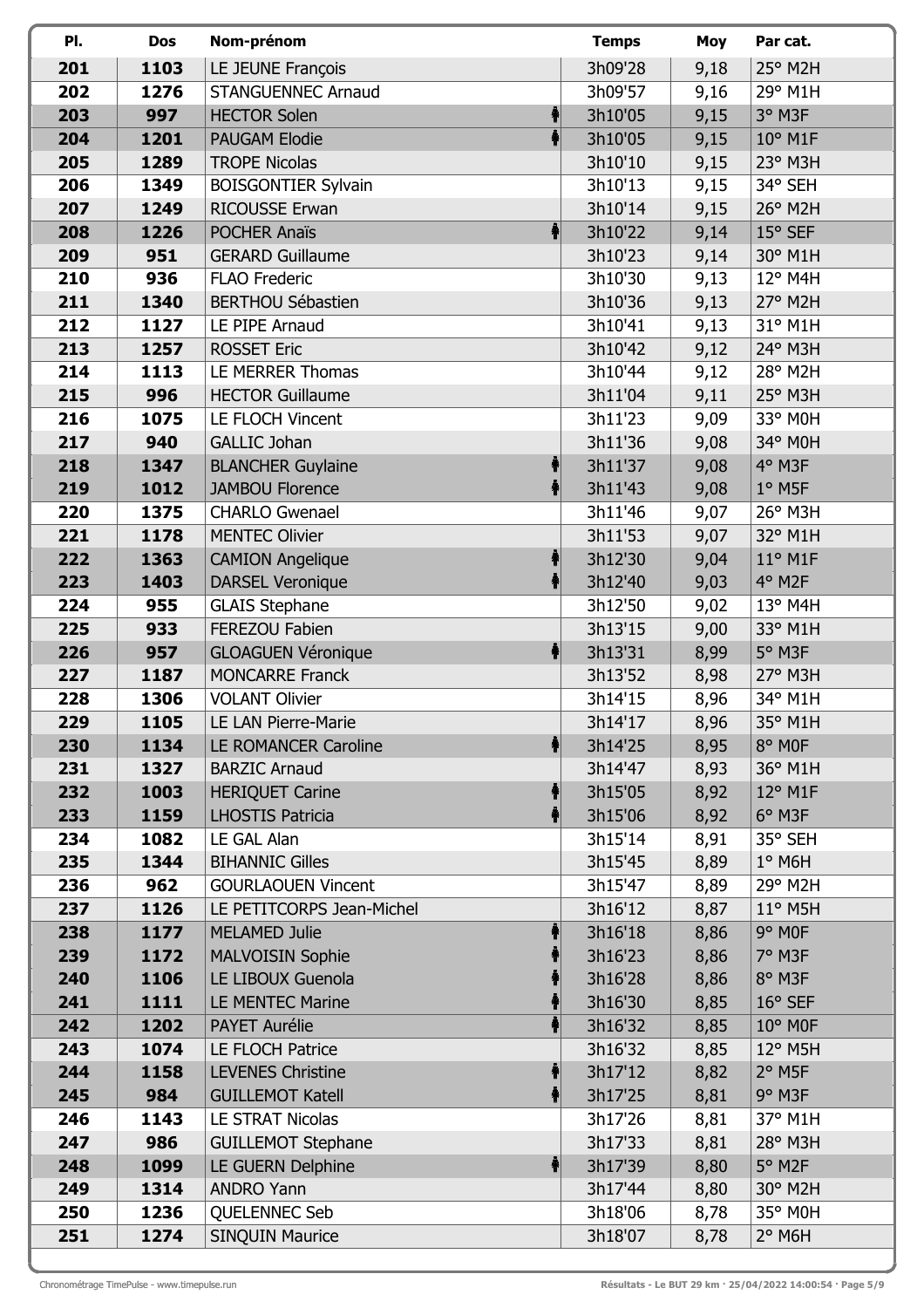| PI.        | Dos         | Nom-prénom                                    | <b>Temps</b>       | Moy          | Par cat.              |
|------------|-------------|-----------------------------------------------|--------------------|--------------|-----------------------|
| 252        | 971         | <b>GUEGO Sylvain</b>                          | 3h18'08            | 8,78         | 29° M3H               |
| 253        | 1052        | LE BAUD Nicolas                               | 3h18'44            | 8,76         | 38° M1H               |
| 254        | 938         | <b>FRANCOIS Cédric</b>                        | 3h18'48            | 8,75         | 36° M0H               |
| 255        | 1254        | <b>ROBIC Thierry</b>                          | 3h18'51            | 8,75         | 30° M3H               |
| 256        | 954         | <b>GESTIN Yoann</b>                           | 3h19'22            | 8,73         | 37° M0H               |
| 257        | 921         | <b>DURRMANN Antoine</b>                       | 3h19'23            | 8,73         | 38° M0H               |
| 258        | 1034        | LAGREE Julien                                 | 3h19'23            | 8,73         | 39° M1H               |
| 259        | 1078        | LE FUR Albert                                 | 3h19'50            | 8,71         | 3° M6H                |
| 260        | 1290        | <b>TUDAL Gilles</b>                           | 3h20'09            | 8,69         | $13^{\circ}$ M5H      |
| 261        | 1100        | LE GUILLY Delphine<br>$\ddot{\bullet}$        | 3h20'33            | 8,68         | $13^{\circ}$ M1F      |
| 262        | 1208        | <b>PENNARUN Mikael</b>                        | 3h21'11            | 8,65         | 31° M2H               |
| 263        | 1028        | <b>LABAS Vincent</b>                          | 3h21'18            | 8,64         | 39° M0H               |
| 264        | 1268        | <b>SALLENAVE Simon</b>                        | 3h21'22            | 8,64         | 40° M0H               |
| 265        | 1015        | JAMIER Fabien                                 | 3h21'24            | 8,64         | 32° M2H               |
| 266        | 1033        | ♦<br><b>LAGADIC Nancy</b>                     | 3h21'39            | 8,63         | 14° M1F               |
| 267        | 1133        | LE REST Matthieu                              | 3h21'55            | 8,62         | 40° M1H               |
| 268        | 1149        | ł<br><b>LEDUC Lenaig</b>                      | 3h22'00            | 8,61         | $10^{\circ}$ M3F      |
| 269        | 1307        | <b>WACHEUX Julien</b>                         | 3h22'06            | 8,61         | 41° M1H               |
| 270        | 1032        | LAGADIC Christophe                            | 3h22'30            | 8,59         | 42° M1H               |
| 271        | 1196        | <b>NIGNOL Laurent</b>                         | 3h22'32            | 8,59         | 14° M5H               |
| 272        | 1214        | <b>PETOT Nicolas</b>                          | 3h22'34            | 8,59         | 43° M1H               |
| 273        | 960         | <b>GOMES Beatrice</b>                         | 3h22'41            | 8,58         | 6° M2F                |
| 274        | 1123        | <b>LE PARC Cecile</b>                         | 3h22'58            | 8,57         | 7° M2F                |
| 275        | 1022        | <b>KERFANTO Antoine</b>                       | 3h23'03            | 8,57         | 41° M0H               |
| 276        | 901         | <b>DENEUX Sophie</b>                          | 3h23'08            | 8,57         | $2°$ M4F              |
| 277        | 1023        | <b>KERVIEL Florence</b>                       | 3h23'09            | 8,57         | 3° M4F                |
| 278        | 1086        | <b>LE GARREC Eric</b>                         | 3h23'14            | 8,56         | 33° M2H               |
| 279        | 942         | <b>GARNAUD Antoine</b>                        | 3h23'23            | 8,56         | 42° M0H               |
| 280        | 1339        | <b>BERGON Sandrine</b>                        | 3h23'29            | 8,55         | 15° M1F               |
| 281        | 1089        | LE GLOAHEC Aurelie                            | 3h23'31            | 8,55         | $16^{\circ}$ M1F      |
| 282        | 1199        | <b>PAILLARD Nathalie</b>                      | 3h23'37            | 8,55         | $11^{\circ}$ M3F      |
| 283        | 1067        | <b>LE DANTEC Elodie</b>                       | 3h23'37            | 8,55         | 17° M1F               |
| 284        | 1160        | <b>LIDURIN Elodie</b>                         | 3h23'40            | 8,54         | 8° M2F                |
| 285        | 1283        | <b>TENNIER Yoann</b>                          | 3h23'40            | 8,54         | 44° M1H               |
| 286        | 1301        | $\ddagger$<br><b>VIEZ Anita</b>               | 3h24'03            | 8,53         | 12° M3F               |
| 287        | 1264        | <b>ROUXEL Brice</b>                           | 3h24'28            | 8,51         | 36° SEH               |
| 288        | 1399        | <b>DANET Valentin</b>                         | 3h24'30            | 8,51         | 37° SEH               |
| 289        | 979         | <b>GUEPPE Elodie</b>                          | 3h24'40            | 8,50         | $9°$ M <sub>2</sub> F |
| 290        | 1272        | SIMONOU Céline                                | 3h25'37            | 8,46         | 18° M1F               |
| 291        | 1281        | <b>TATIBOUET Julie</b>                        | 3h25'40            | 8,46         | 19° M1F               |
| 292        | 1411        | <b>PAYET William</b>                          | 3h26'00            | 8,45         | 31° M3H               |
| 293        | 1251        | <b>RIOU Nicolas</b>                           | 3h26'34            | 8,42         | 43° M0H               |
| 294        | 1313        | <b>ALLIOT Ronan</b>                           | 3h26'40            | 8,42         | 45° M1H               |
| 295        | 1176        | <b>MASSOT Severine</b><br>$\ddot{\mathbf{f}}$ | 3h26'44<br>3h27'19 | 8,42         | 10° M2F<br>32° M3H    |
| 296<br>297 | 1381<br>927 | <b>CLEQUIN Cyrille</b><br><b>EVENO Hélène</b> | 3h27'43            | 8,39         | 20° M1F               |
| 298        | 1299        | <b>VIALA Margaux</b>                          | 3h28'19            | 8,38<br>8,35 | $17°$ SEF             |
| 299        | 915         | <b>DOUSSAL Cyrille</b>                        | 3h28'22            | 8,35         | 34° M2H               |
| 300        | 1353        | <b>BREGARDIS Xavier</b>                       | 3h28'24            | 8,35         | 33° M3H               |
| 301        | 1009        | ╋<br><b>IVES Corinne</b>                      | 3h28'37            | 8,34         | $11^{\circ}$ M2F      |
| 302        | 1315        | <b>ANGLADE Christian</b>                      | 3h28'51            | 8,33         | 34° M3H               |
|            |             |                                               |                    |              |                       |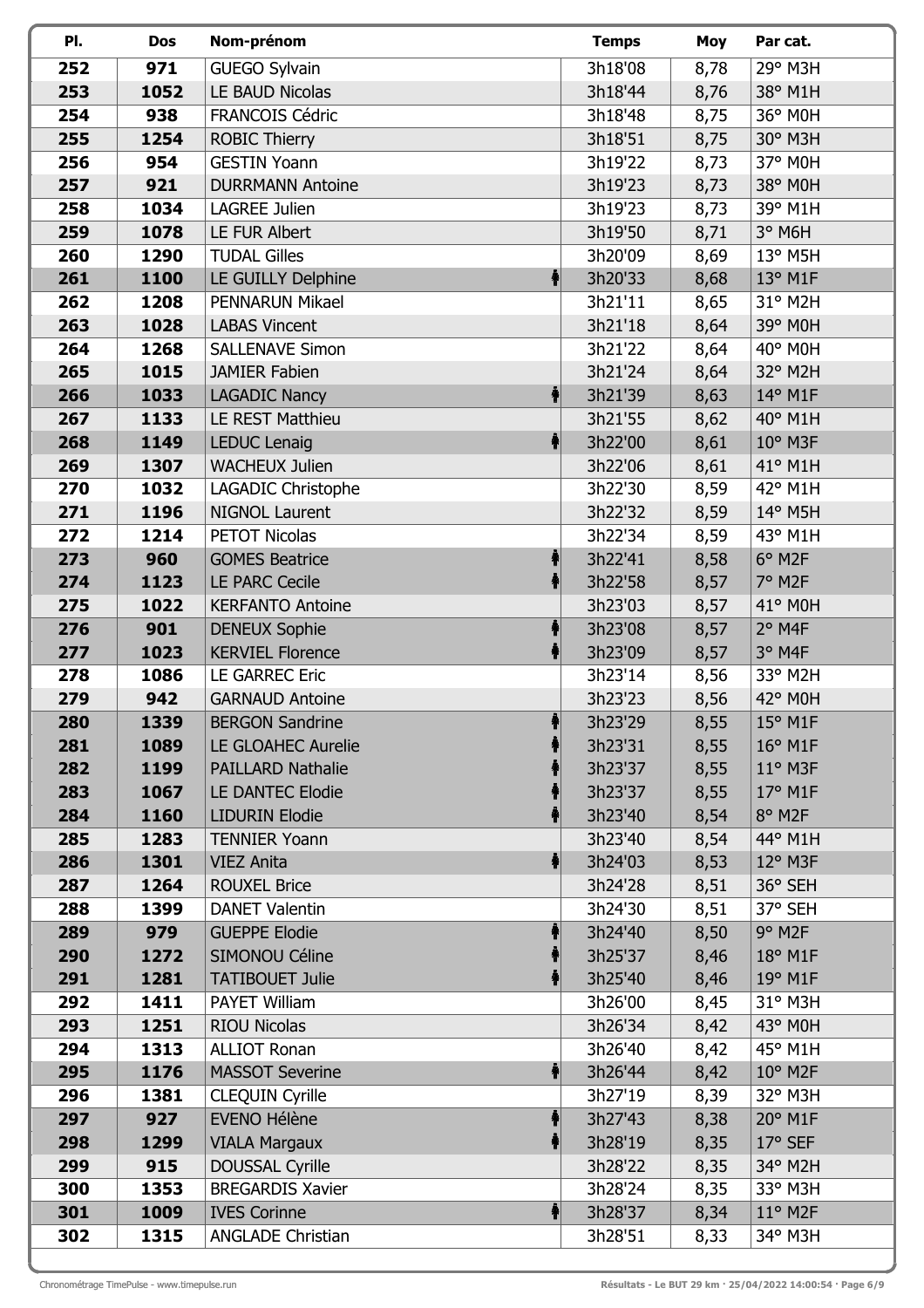| PI.        | Dos          | Nom-prénom                                |   | <b>Temps</b>       | Moy          | Par cat.              |
|------------|--------------|-------------------------------------------|---|--------------------|--------------|-----------------------|
| 303        | 1087         | <b>LE GARREC Laurence</b>                 |   | 3h29'02            | 8,32         | 13° M3F               |
| 304        | 1305         | <b>VOISIN Manuela</b>                     |   | 3h29'34            | 8,30         | $12^{\circ}$ M2F      |
| 305        | 1238         | <b>QUIEC Carole</b>                       |   | 3h29'36            | 8,30         | 14° M3F               |
| 306        | 1057         | LE BIHAN Jacques                          |   | 3h30'18            | 8,27         | 14° M4H               |
| 307        | 953          | <b>GERBOUIN Nolwenn</b>                   |   | 3h30'32            | 8,26         | $11^{\circ}$ MOF      |
| 308        | 923          | <b>ELISSALDE Laurent</b>                  |   | 3h30'40            | 8,26         | $15^{\circ}$ M4H      |
| 309        | 916          | <b>DREAN Mathieu</b>                      |   | 3h30'56            | 8,25         | 44° M0H               |
| 310        | 1244         | <b>RATE Christine</b>                     | 1 | 3h31'11            | 8,24         | $15^{\circ}$ M3F      |
| 311        | 1298         | <b>VENTURA Antonio</b>                    |   | 3h31'13            | 8,24         | 35° M3H               |
| 312        | 1224         | PINARD Hippolyte                          |   | 3h31'24            | 8,23         | 38° SEH               |
| 313        | 1284         | <b>TERROM Margaux</b>                     |   | 3h31'26            | 8,23         | 18° SEF               |
| 314        | 1319         | <b>AUMAND Jacky</b>                       |   | 3h32'17            | 8,20         | $4^{\circ}$ M6H       |
| 315        | 1157         | <b>LEVARD Philippe</b>                    |   | 3h32'43            | 8,18         | 35° M2H               |
| 316        | 1220         | PIHAN Sophie                              |   | 3h32'43            | 8,18         | 12° M0F               |
| 317        | 1231         | PRIGENT Agnès                             |   | 3h32'53            | 8,17         | $16^{\circ}$ M3F      |
| 318        | 1235         | <b>PUREN David</b>                        |   | 3h33'03            | 8,17         | 36° M3H               |
| 319        | 1338         | <b>BERCY Nicole</b>                       |   | 3h33'24            | 8,15         | $2°$ M <sub>6</sub> F |
| 320        | 1016         | <b>JAOUEN Sébastien</b>                   |   | 3h33'43            | 8,14         | 36° M2H               |
| 321        | 1140         | LE SAUCE Mélanie                          |   | 3h34'20            | 8,12         | 21° M1F               |
| 322        | 1412         | <b>GAUTHO Charlotte</b>                   |   | 3h34'25            | 8,12         | 37° M3H               |
| 323        | 1219         | PIETTE Rémy                               |   | 3h34'25            | 8,12         | 38° M3H               |
| 324        | 1175         | <b>MARZIN Véronique</b>                   |   | 3h34'26            | 8,11         | 17° M3F               |
| 325        | 956          | <b>GLOAGUEN Romuald</b>                   |   | 3h35'20            | 8,08         | 45° M0H               |
| 326        | 1132         | LE PRIOL Veronique                        | ł | 3h35'33            | 8,07         | 13° M2F               |
| 327        | 1221         | PILLET Yoann                              |   | 3h35'43            | 8,07         | 37° M2H               |
| 328        | 1217         | PHILIPPOT Christelle                      |   | 3h35'51            | 8,06         | 22° M1F               |
| 329        | 1097         | LE GRAND Bruno                            |   | 3h36'11            | 8,05         | 38° M2H               |
| 330        | 1069         | LE DEM Jocelyne                           |   | 3h36'12            | 8,05         | 4° M4F                |
| 331        | 1145         | LE TEUFF David                            |   | 3h36'19            | 8,04         | 39° M3H               |
| 332        | 1146         | LE TEUFF Nathalie                         |   | 3h36'19            | 8,04         | 18° M3F               |
| 333        | 1392         | <b>CROIZER Pierre</b>                     |   | 3h37'01            | 8,02         | $1°$ M7H              |
| 334        | 1026         | L'HEREEC Erwan                            |   | 3h37'22            | 8,00         | 46° M1H               |
| 335        | 1395         | DA ROCHA Sebastien                        |   | 3h37'42            | 7,99         | 39° M2H               |
| 336        | 1367         | <b>CARRE Anthony</b>                      |   | 3h37'43            | 7,99         | 46° M0H               |
| 337        | 1164         | <b>LOUVET Philippe</b>                    |   | 3h37'54            | 7,99         | 15° M5H               |
| 338        | 929          | <b>FALQUERHO Gilles</b>                   |   | 3h37'59            | 7,98         | 16° M4H               |
| 339        | 1359         | <b>BUCHOT Valentin</b>                    |   | 3h38'12            | 7,97         | 39° SEH               |
| 340        | 1110         | LE MARREC Amandine                        |   | 3h38'27            | 7,97         | $13^{\circ}$ MOF      |
| 341        | 1024         | <b>KERVIEL Michel</b>                     |   | 3h39'03            | 7,94         | 17° M4H               |
| 342        | 900          | <b>DELTOUR Jean Luc</b>                   |   | 3h39'46            | 7,92         | 5° M6H                |
| 343        | 1198         | <b>ORHAND Julien</b>                      |   | 3h39'50            | 7,92         | 47° M1H               |
| 344<br>345 | 1285<br>1109 | <b>THOREAU Florian</b><br>LE MARRE Pascal |   | 3h39'51<br>3h40'09 | 7,91         | 48° M1H<br>40° M3H    |
| 346        | 1275         |                                           |   | 3h40'16            | 7,90         |                       |
| 347        | 1232         | SOULAINE Chantal<br>PRIGENT Christophe    |   | 3h40'51            | 7,90<br>7,88 | 14° M2F<br>18° M4H    |
| 348        | 1245         | <b>REGNACQ Laurence</b>                   |   | 3h41'47            | 7,85         | $19°$ SEF             |
| 349        | 1348         | <b>BLANCO Virginie</b>                    |   | 3h41'50            | 7,84         | $15^{\circ}$ M2F      |
| 350        | 1325         | <b>BARDOUIL Sophie</b>                    |   | 3h41'51            | 7,84         | $16^{\circ}$ M2F      |
| 351        | 1234         | PRINEAU Christian                         |   | 3h42'08            | 7,83         | 19° M4H               |
| 352        | 1151         | LEFEUVRE Xavier                           |   | 3h42'13            | 7,83         | 40° M2H               |
| 353        | 1166         | LY Chanbopha                              | ♦ | 3h42'13            | 7,83         | 23° M1F               |
|            |              |                                           |   |                    |              |                       |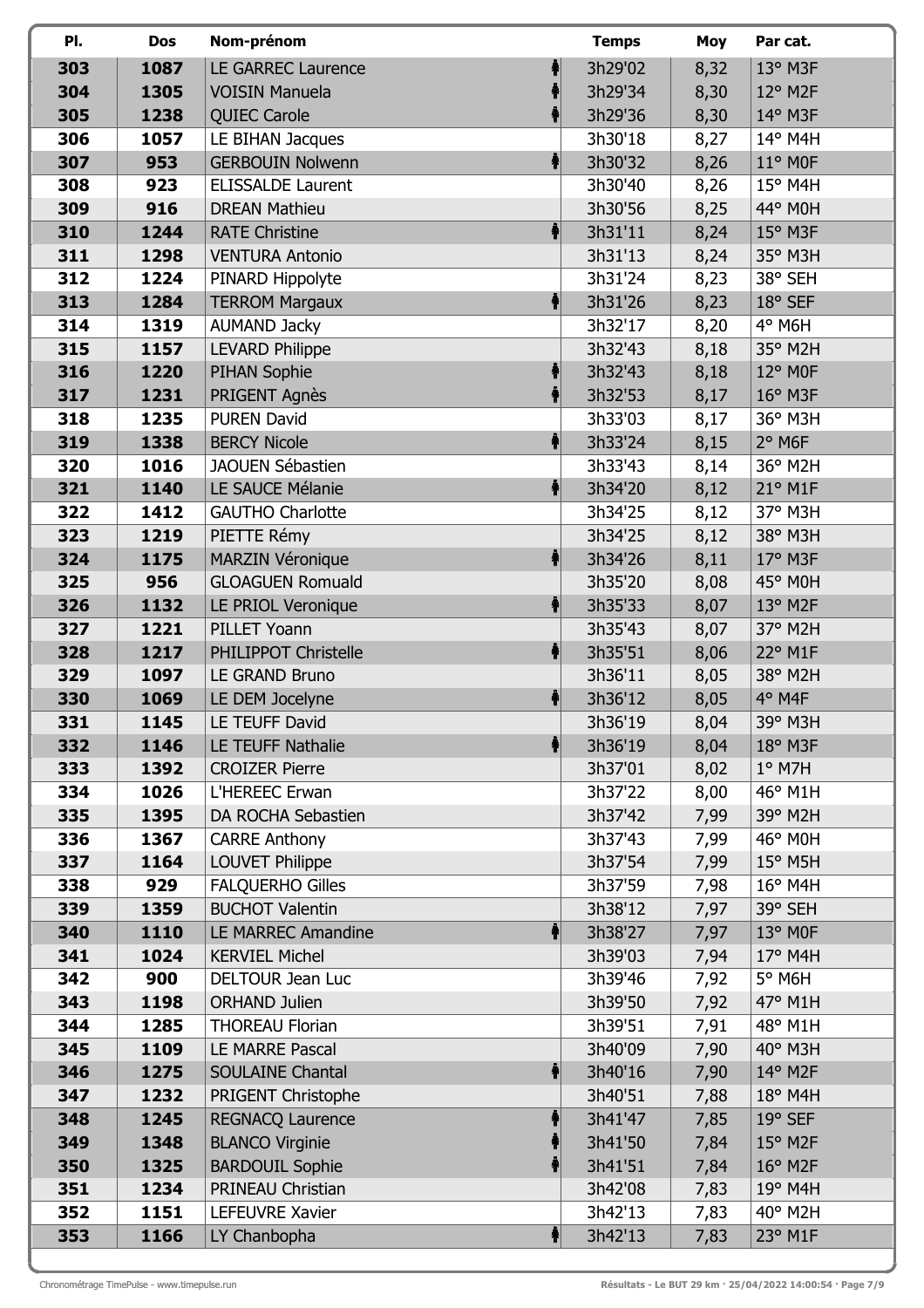| PI.        | Dos         | Nom-prénom                              | <b>Temps</b>       | Moy  | Par cat.           |
|------------|-------------|-----------------------------------------|--------------------|------|--------------------|
| 354        | 1356        | <b>BUCHON Nadine</b>                    | 3h42'52            | 7,81 | 17° M2F            |
| 355        | 1297        | <b>VANROBAEYS Marie Helene</b>          | 3h42'53            | 7,81 | 3° M5F             |
| 356        | 913         | DIZET Jean-Marc                         | 3h43'41            | 7,78 | 20° M4H            |
| 357        | 1369        | <b>CARRE Franck</b>                     | 3h44'01            | 7,77 | 41° M3H            |
| 358        | 952         | <b>GERARD Sebastien</b>                 | 3h44'06            | 7,76 | 47° M0H            |
| 359        | 926         | <b>EVEN Mathieu</b>                     | 3h44'40            | 7,74 | 49° M1H            |
| 360        | 945         | <b>GAUDIN TABORE Laetitia</b>           | 3h44'41            | 7,74 | 24° M1F            |
| 361        | 1090        | LE GLOUX Nicolas                        | 3h44'48            | 7,74 | 41° M2H            |
| 362        | 989         | <b>GUILLOT Frederic</b>                 | 3h44'49            | 7,74 | 42° M2H            |
| 363        | 919         | <b>DUBIN Anne</b>                       | ♠<br>3h46'29       | 7,68 | 25° M1F            |
| 364        | 1358        | <b>BUCHOT Jean-Luc</b>                  | 3h46'54            | 7,67 | 21° M4H            |
| 365        | 1357        | <b>BUCHOT Clément</b>                   | 3h46'54            | 7,67 | 40° SEH            |
| 366        | 969         | <b>GUEGAN Erwan</b>                     | 3h47'41            | 7,64 | 50° M1H            |
| 367        | 918         | <b>DUBEE Audrey</b>                     | 3h47'54            | 7,63 | 26° M1F            |
| 368        | 1404        | <b>DAUBA Yannis</b>                     | 3h48'01            | 7,63 | 42° M3H            |
| 369        | 1044        | <b>LAVAUD Christelle</b>                | 3h48'02            | 7,63 | 19° M3F            |
| 370        | 1287        | <b>TREMAUDANT Christophe</b>            | 3h48'03            | 7,63 | 43° M3H            |
| 371        | 1400        | <b>DANIEL Corentin</b>                  | 3h48'37            | 7,61 | 41° SEH            |
| 372        | 1107        | LE LIBOUX Leslie                        | 3h50'48            | 7,54 | 14° M0F            |
| 373        | 914         | <b>DOUSSAL Chrystel</b>                 | 3h50'53            | 7,54 | $20^\circ$ M3F     |
| 374        | 1186        | <b>MOIGNET Aurélia</b>                  | 3h50'54            | 7,54 | $18^{\circ}$ M2F   |
| 375        | 1204        | PELLERIN DE LA VERGNE Aude              | 3h51'46            | 7,51 | 27° M1F            |
| 376        | 948         | <b>GAUTHIER Angelique</b>               | 3h51'46            | 7,51 | 28° M1F            |
| 377        | 908         | <b>DESGRE Véronique</b>                 | 3h52'48            | 7,47 | $19°$ M2F          |
| 378        | 1209        | <b>PERON Franck</b>                     | 3h52'48            | 7,47 | 44° M3H            |
| 379        | 1013        | <b>JAMBOU Henri</b>                     | 3h52'57            | 7,47 | $16^{\circ}$ M5H   |
| 380        | 1310        | YAN Françoise                           | 3h53'11            | 7,46 | 21° M3F            |
| 381        | 1119        | <b>LE NY Christelle</b>                 | 3h53'11            | 7,46 | 22° M3F            |
| 382        | 1118        | LE NORCY Jean Jacques                   | 3h53'38            | 7,45 | 22° M4H            |
| 383        | 1063        | LE CHAT Anne                            | 3h53'58            | 7,44 | 5° M4F             |
| 384        | 1055        | LE BERR Gérald                          | 3h54'38            | 7,42 | 45° M3H            |
| 385        | 903         | <b>DENIEL Olivier</b>                   | 3h55'10            | 7,40 | 46° M3H            |
| 386        | 1262        | ROUSSEL Allan                           | 3h55'12            | 7,40 | 43° M2H            |
| 387        | 1337        | <b>BENOIT Simon</b>                     | 3h55'20            | 7,39 | $47^\circ$ M3H     |
| 388        | 1223        | <b>PILLOT Juliette</b>                  | 3h55'25            | 7,39 | 29° M1F            |
| 389        | 985         | <b>GUILLEMOT Marie-Josee</b>            | 3h57'18            | 7,33 | 6° M4F             |
| 390        | 1296        | <b>VALLERIE Gaëtan</b>                  | 3h57'50            | 7,32 | 44° M2H            |
| 391        | 935         | <b>FICAMOS Pierre-Olivier</b>           | 3h59'13            | 7,27 | 48° M3H            |
| 392        | 1341        | <b>BESREST Emmanuelle</b>               | 3h59'24            | 7,27 | 23° M3F            |
| 393        | 1061        | LE BRAS Stéphanie                       | 3h59'25            | 7,27 | 20° M2F            |
| 394        | 1150        | <b>LEFEUVRE Nathalie</b>                | 3h59'33            | 7,26 | 30° M1F            |
| 395        | 1036        | <b>LAMBERT Aurelie</b>                  | 4h00'10            | 7,24 | $15^{\circ}$ MOF   |
| 396        | 963         | <b>GOURLAY Annick</b>                   | 4h00'10            | 7,24 | 3° M6F             |
| 397        | 1050        | LE BAIL Maxime                          | 4h01'14            | 7,21 | $6^\circ$ M6H      |
| 398        | 1000        | <b>HEMON Arnaud</b>                     | 4h02'29            | 7,18 | 45° M2H            |
| 399        | 1270        | <b>SCHUTZ Thibault</b>                  | 4h03'13            | 7,15 | 46° M2H            |
| 400        | 1156        | <b>LEROY Patrick</b>                    | 4h03'30            | 7,15 | 49° M3H            |
| 401<br>402 | 1230        | PORTIER Frédéric<br><b>BEULZ Carole</b> | 4h04'17<br>4h04'18 | 7,12 | 23° M4H<br>21° M2F |
| 403        | 1342<br>970 | <b>GUEGANIC Patrice</b>                 | 4h07'08            | 7,12 | 50° M3H            |
|            |             |                                         | 4h11'04            | 7,04 | 48° M0H            |
| 404        | 1316        | <b>APPERRY Erwan</b>                    |                    | 6,93 |                    |